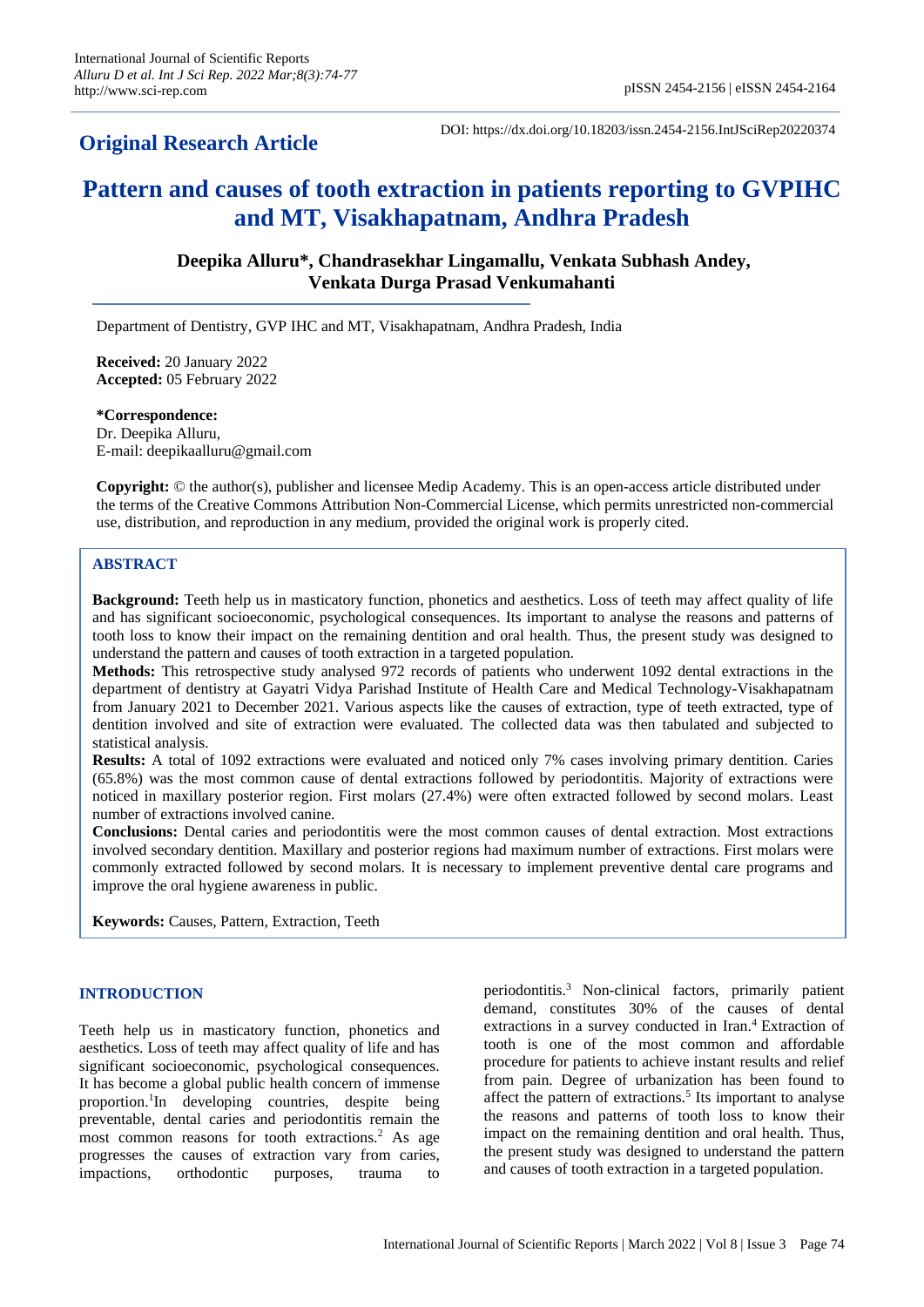## **METHODS**

This retrospective observational study analysed 972 records of patients who underwent 1092 dental extractions at the department of dentistry at Gayatri Vidya Parishad institute of health care and medical technology-Visakhapatnam from January 2021 to December 2021. The inclusion criteria involved cases undergoing dental extractions. Incomplete data was excluded from the study. Various aspects like the causes of extraction, type of teeth extracted, type of dentition involved and site of extraction were evaluated. The usual causes of extraction like caries, periodontitis, physiologic mobility, trauma, orthodontic purpose, impactions were analysed. Extractions of supernumerary teeth and endodontic failure were categorised as others. The collected data was then tabulated and subjected to statistical analysis.

## **RESULTS**

A total of 1092 dental extractions were analysed from the dental records and found that 93% of extracted teeth involved secondary dentition (Figure 1).



**Figure 1: Distribution based on type of dentition.**





Caries was the most common cause for extraction accounting for 65.8% of extractions followed by periodontitis. The other causes included physiologic mobility (41.17%), trauma (3.47%), impactions (1.46%) and orthodontic purpose (0.73%) (Figure 2).

In our study population first molars (27.4%) were the most common type of tooth to be extracted followed by second molars (25.27%). Least number of extractions were noticed involving canines (1.09%). The third molars reported 12.08% of cases similar to that of central incisors. The second premolars were noticed in 6.59% of cases followed by first premolars (5.49%) and lateral incisors (3.29%) (Figure 3).





Considering the location or site of tooth extraction, most teeth extracted were located in maxillary posterior region (46.79%). The pattern of distribution of teeth extraction among jaws was least in mandibular anterior region (Table 1).

#### **Table 1: Distribution based on location.**

| <b>Variables</b>        | <b>Anterior</b> | <b>Posterior</b> |
|-------------------------|-----------------|------------------|
| <b>Maxillary teeth</b>  | 132             | 511              |
| <b>Mandibular teeth</b> | 48              | 401              |

The association between different locations was analysed through Pearson's chi-square test and was found to be statistically significant, p<0.001.

#### **DISCUSSION**

Loss of teeth not only affects mastication but also causes psychosocial issues. Knowing the pattern and causes of dental extraction is always beneficial to the dental health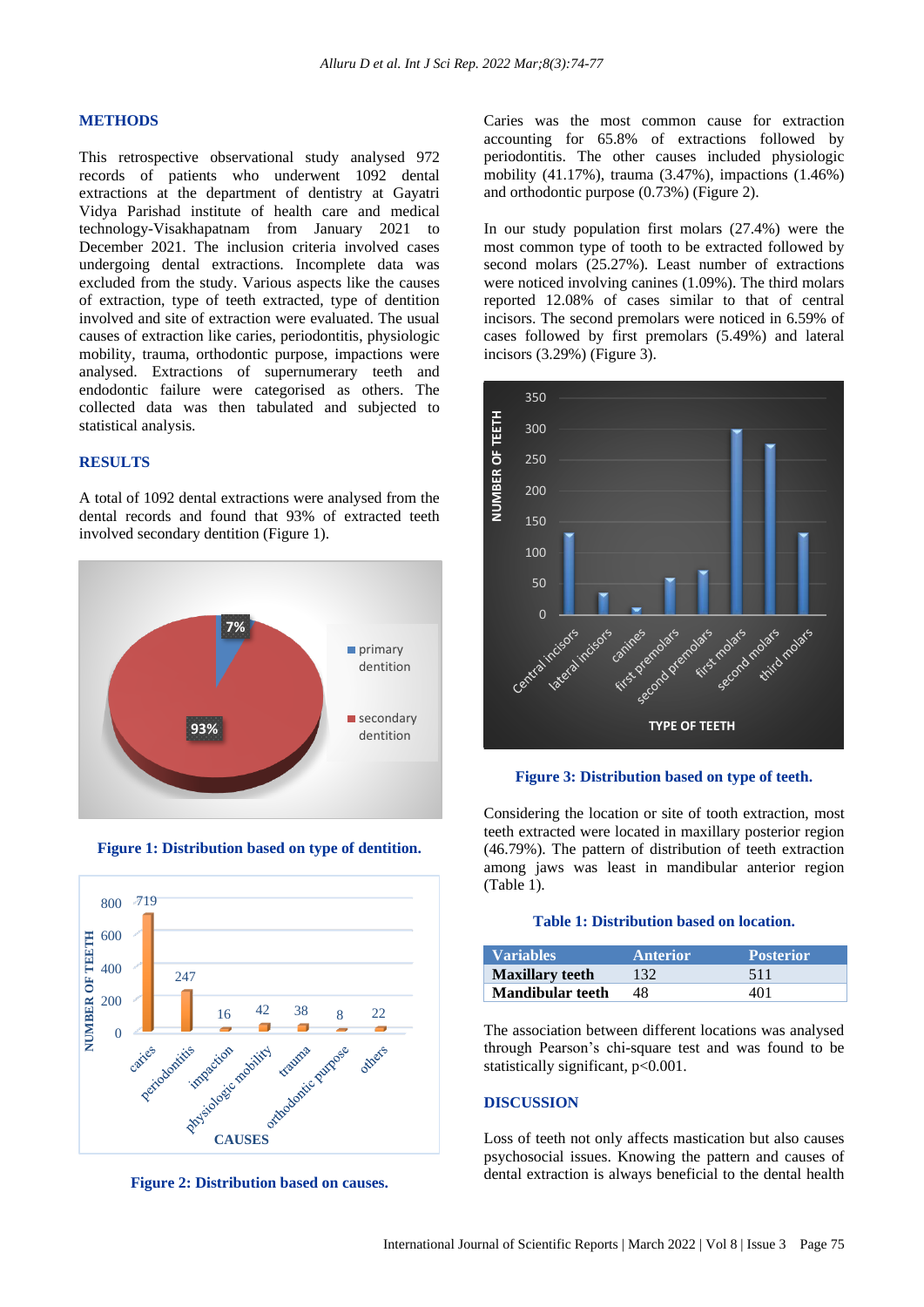care providers to improve the oral health awareness programs and to deliver better services to the community. A great variation exists in the pattern of tooth extraction in different regions. The primary dentition barely makes 10% of entire population which is true in our study. Sahibzada et al also reported less than 10% of primary dentition involvement in their study.<sup>6</sup>

Caries was found to be the major cause of dental extractions accounting to 65.84% of our study population. In many studies it was found to be responsible for majority of extractions in a wide range from 32.6% to  $86.2\%$ .<sup>7</sup> Our study reported periodontitis as the next predominant cause for dental extraction after caries, this was in contrast to the survey conducted in Riyadh where orthodontic reasons were considered as the second most common cause of tooth loss. Our findings were in accordance with the study conducted by Farsi who also reported periodontal problems as the second most common cause of tooth removal.<sup>8</sup> Sharif et al reported 9.9% cases with impaction problems in contrast to our study which reported only  $1.46\%$  of cases.<sup>9</sup> Other reasons for extraction in our study included failed root canal therapy, supernumerary teeth which accounted for 2.01% of cases similar to the study by Sahibzada et al.<sup>6</sup>

With regards to tooth type, the most commonly extracted tooth was first molar followed by second molar. This finding was in agreement with Passarelli et al where they reasoned it to the anatomical development of molar tooth that results in the formation of grooves and fissures making them more susceptible to dental caries.<sup>10</sup> The least common extracted teeth were the canines which could be attributed to their prominent smooth clinical crown and long roots with an extensive periodontal attachment making them resistible to caries and periodontal diseases. These results were similar to the study by Ali.<sup>11</sup>

Our study reported more number of maxillary teeth extractions which was in accordance with the study by Hamasha et al.<sup>12</sup> In contrast to our study Taiwo et al reported dominance of mandibular teeth extractions.<sup>13</sup> Posterior teeth were extracted more in number in our study than the anterior teeth. This could be probably due to poor access to oral hygiene maintenance and anatomical variations in posterior teeth.

The results of our study will help in the establishment of dental health policies in our area. In addition, it also showed the need to enhance preventive dental care in the population.

## **CONCLUSION**

Dental caries and periodontitis were the most common causes of extraction of teeth. Most extractions involved secondary dentition. Maxillary and posterior regions had maximum number of extractions. First molars were commonly extracted followed by second molars. Health care providers must initiate more oral health awareness programs that are oriented towards dental disease prevention.

#### **ACKNOWLEDGEMENTS**

Author would like to thanks to the administration and colleagues of GVPIHC and MT, Visakhapatnam for helping in conducting this study. Special thanks to viceprincipal Dr. B. Narasinga Rao for guiding me regarding publication process and to Mr. N. Hanumanth-statistician for his support during the study.

*Funding: No funding sources Conflict of interest: None declared Ethical approval: The study was approved by the institutional ethics committee*

## **REFERENCES**

- 1. Taiwo OA, Sulaiman AO, Obileye MF, Akinshipo A, Uwumwonse AO, Soremi OO. Patterns and reasons for childhood tooth extraction in Northwest Nigeria. J Pediatr Dent. 2014;2:83.
- 2. Dixit LP, Gurung CK, Gurung N, Joshi N. Reasons underlying the extraction of permanent teeth in patients attending Peoples Dental College and Hospital. Nepal Med Coll J. 2010;12:203-6.
- 3. Afridi SH, Rehman B, Din QU. Causes of tooth extraction in oral surgery an analysis of 400 patients reporting to Khyber college of dentistry. J Pak Dent Assoc. 2010;19(2):110-4.
- 4. Kakoei S, Fatemian M, Eskandari ZA, Haghdoost AA. Evaluation of reasons of permanent teeth extraction in Iranian people. J Dent Shiraz Univ Med Scien. 2012;4(1):429-37.
- 5. Odai CD, Azodo CC, Ezeja EB, Obuekwe ON. Reasons for exodontia in rural Nigerian children. Odontostomatol Trop. 2010;33:19-24.
- 6. Sahibzada HA, Munir A, Siddiqi KM, Baig MZ. Pattern and causes of tooth extraction in patients reporting to a teaching dental hospital. J Islamabad Med Dental college. 2016;5(4):172-6.
- 7. Saheeb BD, Sede MA. Reasons and patterns of tooth mortality in a Nigerian urban teaching hospital. Ann Afr Med. 2013;12(2):110-4.
- 8. Farsi J. Common causes of extraction of teeth in Saudi Arabia. Saudi Dent J. 1992;4(3):101-5.
- 9. Sharif RA, Chaturvedi S, Suleman G, Elmahdi AE, Elagib MFA. Analysis of tooth extraction causes and patterns. Open Access Maced J Med Sci. 2020;8(D):36-41.
- 10. Passarelli PC, Pagnoni S, Piccirillo GB. Reasons for tooth extractions and related risk factors in adult patients: a cohort study. Int J Environ Res Public Health. 2020;17(7):2575.
- 11. Dena Ali. Reasons for extraction of permanent teeth in a university dental clinic setting. Clin Cosmetic Investigational Dentistry. 2021;13:51-7.